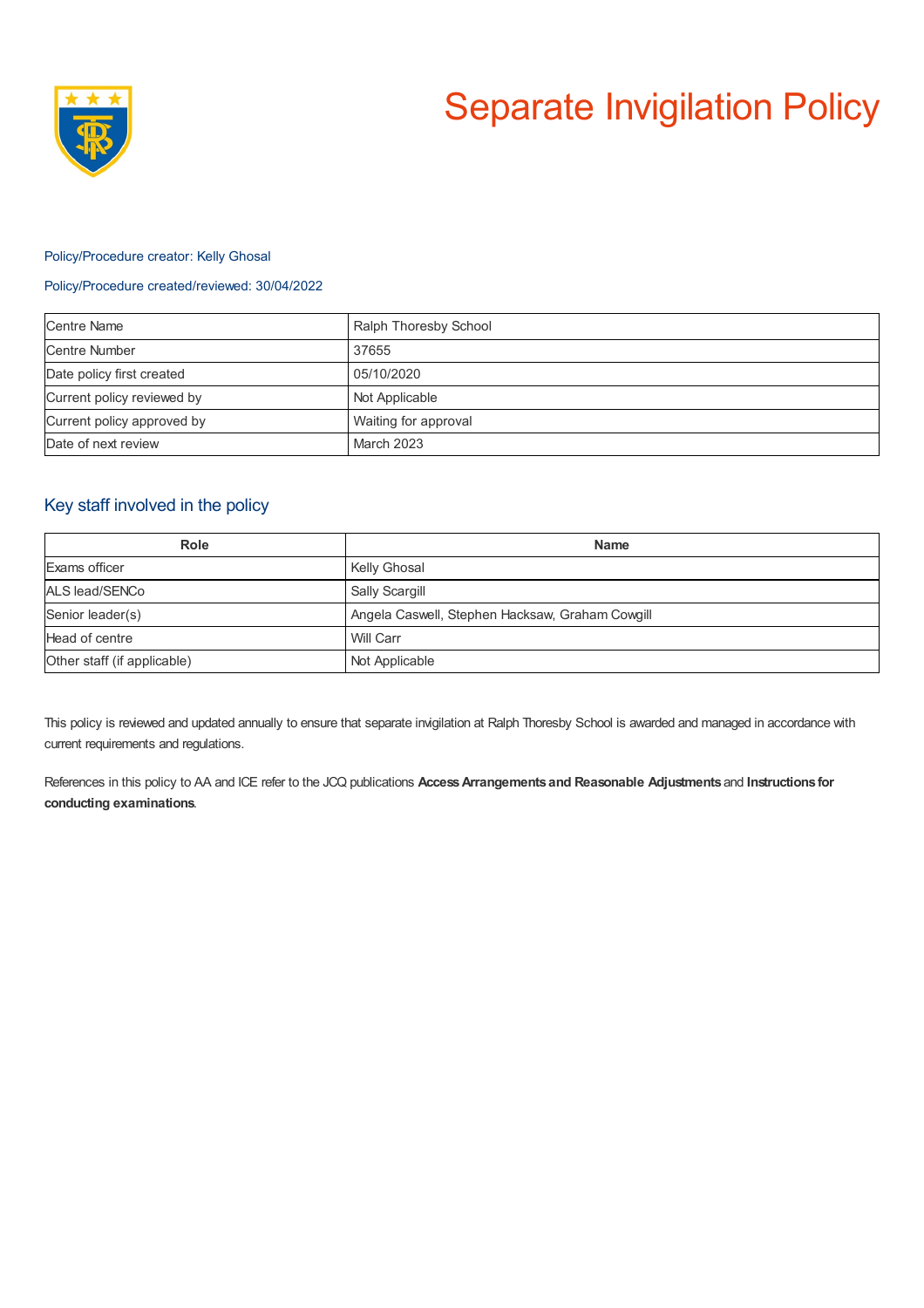# Introduction

Separate invigilation within the centre is an available access arrangement as defined in the JCQ regulations. This is an arrangement where a candidate with an established difficulty may be eligible to take an examination accommodated in a room on a one-to-one basis and separate to the main cohort.

# Purpose of the policy

The purpose of this policy is to confirm the criteria when this arrangement may be considered and granted for a candidate at Ralph Thoresby School in compliance with the regulations.

# 1. Decisions on the awarding of the arrangement

At Ralph Thoresby School, decisions on the awarding of the arrangement are made by:

Sally Scargill (SENCo)

Decisions are based on:

- Whether the candidate has a substantial and long term impairment which has an adverse effect (AA 5.16)
- The candidate's normal way of working within the centre (AA 5.16)
- Ensuring the proposed arrangement does not unfairly disadvantage or advantage the candidate (AA 4.2.1)

Additional information:

Not applicable

# 2. Criteria for the awarding of the arrangement

Separate invigilation will be considered where the arrangement would prevent a candidate from being placed at a substantial disadvantage and where the following conditions are met:

- The candidate has an established difficulty as defined in section 5.16 of the JCQ's **AccessArrangements and Reasonable Adjustments** publication (ICE 14.18)
- (updated 2021/22) The candidate has a long-term medical condition or long term social, emotional and mental health needs (AA 5.16)
- The candidate's difficulties are established within the centre and known to relevant staff or a senior member of staff with pastoral responsibilities (AA 5.16)
- (updated 2021/22) Separate invigilation reflects the candidate's normal way of working in internal tests and mock examinations because of a long term medical condition or long term social, emotional and mental health needs (AA 5.16)
- Where a candidate is subject to separate invigilation within the centre, the regulations and guidance within the JCQ publication **Instructions for conducting examinations**will be adhered to, particularly in relation to accommodation and invigilation arrangements (ICE 14.18)

Additional information:

Not applicable

## 3. Separate room arrangements

At Ralph Thoresby School arrangements for seating candidates in rooms separate to the main cohort may be put in place in other circumstances. As and